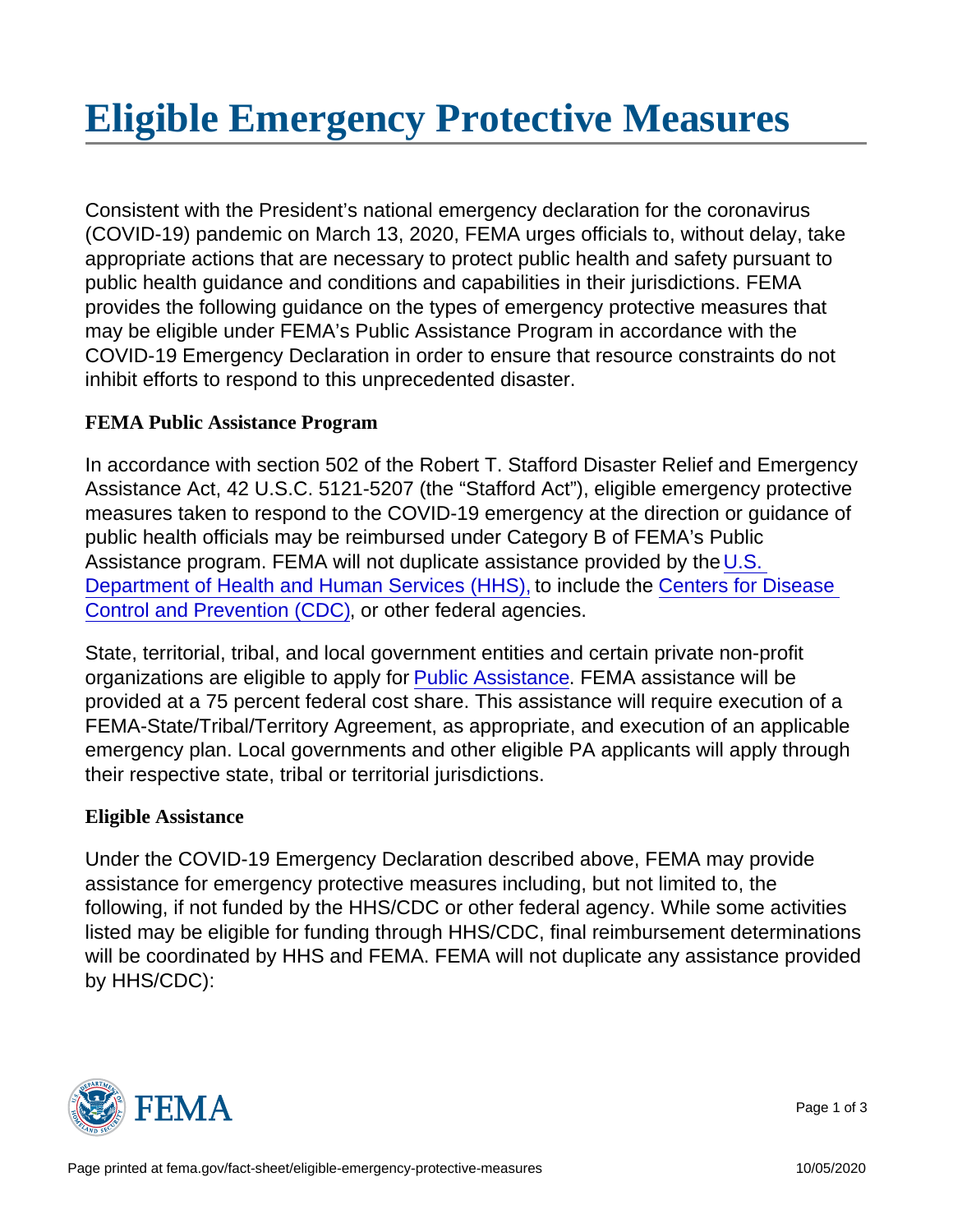- **Management, control and reduction of immediate threats to public health and safety:**
	- **Emergency Operation Center costs**
	- **Training specific to the declared event**
	- **Disinfection of eligible public facilities**
	- **Technical assistance to state, tribal, territorial or local governments on emergency** management and control of immediate threats to public health and safety
- **Emergency medical care:**
	- Non?deferrable medical treatment of infected persons in a shelter or temporary medical facility
	- Related medical facility services and supplies
	- **Temporary medical facilities** and/or enhanced medical/hospital capacity (for treatment when existing facilities are reasonably forecasted to become overloaded in the near term and cannot accommodate the patient load or to quarantine potentially infected persons)
	- Use of specialized medical equipment
	- Medical waste disposal
	- **Emergency medical transport**
- **Medical sheltering (e.g. when existing facilities are reasonably forecasted to become overloaded in the near future and cannot accommodate needs)**
	- All sheltering must be conducted in accordance with standards and/or guidance approved by HHS/CDC and must be implemented in a manner that incorporates social distancing measures
	- Non?congregate medical sheltering is subject to prior approval by FEMA and is limited to that which is reasonable and necessary to address the public health needs of the event, is pursuant to the direction of appropriate public health officials and does not extend beyond the duration of the Public Health Emergency.
- Household pet sheltering and containment actions related to household pets in accordance with CDC guideline.
- **Purchase and distribution of food, water, ice, medicine, and other consumable** supplies, to include personal protective equipment and hazardous material suits movement of supplies and persons.
- **Security and law enforcement**
- **Communications of general health and safety information to the public.**
- Search and rescue to locate and recover members of the population requiring assistance.
- Reimbursement for state, tribe, territory and/or local government force account overtime costs.



Page 2 of 3